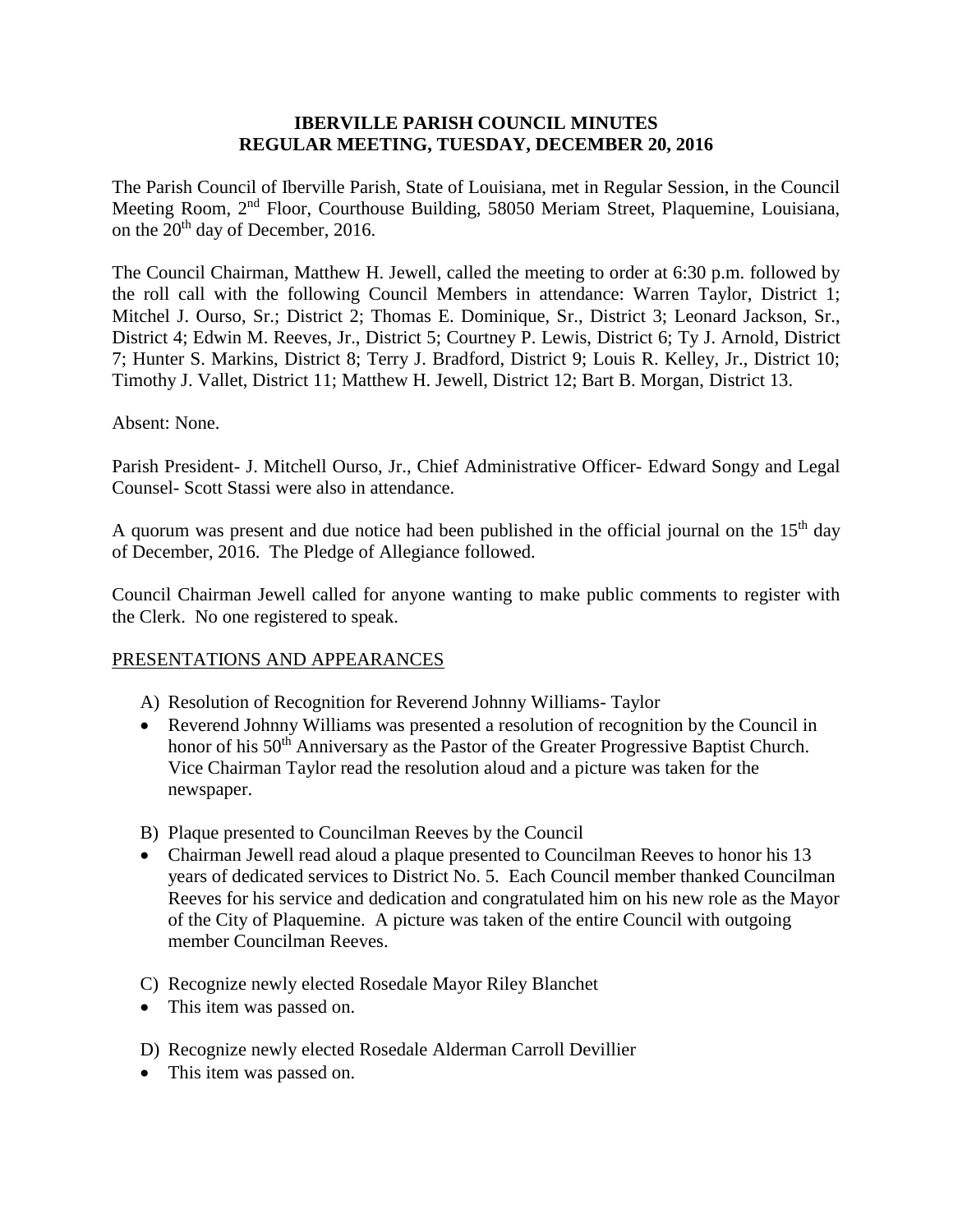- E) Presentation by Hearing Officer, Arthur Bagwell
- Attorney Arthur Bagwell came before the Council to discuss his new role as the Parish's Hearing Officer. He stated there are two important factors in which the Hearing Officer makes his or her decision and the first is whether or not the property owner has had due process, and the second is the hearing of the case. He thanked the Council for this honor to serve the Parish as its Hearing Officer.

### APPROVAL OF MINUTES

Upon a motion by Councilman Reeves, and seconded by Councilman Taylor, it was moved to wave the reading of the minutes of November 15, 2016 and approve as written. The motion having been duly submitted to a vote was duly adopted by the following yea and nay votes on roll call:

YEAS: Taylor, Ourso, Dominique, Jackson, Reeves, Lewis, Arnold, Markins, Bradford, Kelley, Vallet, Morgan.

NAYS: None. ABSTAIN: None. ABSENT: None.

The motion was declared adopted by the Chairman.

### PRESIDENT'S REPORT

President Ourso reported on the following:

- President Ourso wished everyone a Merry Christmas.
- $\bullet$  He congratulated Reverend Williams on his 50<sup>th</sup> Anniversary as the Pastor of the Greater Progressive Baptist Church.
- The pillions will be installed on Bayou Manchac Road, and it will be closed from January 2, 2017 to January 19, 2017. There will be a detour through Bayou Paul Road during this time.
- Papers were handed out to the Council. The Community Services Department helped secure a \$175,000 grant to assist eligible low income households with their energy payments. All applications are taken on a first come, first serve basis. The dates and locations are listed below to apply. White Castle Community Center- January 10, 2017 from 8:00 a.m. to 4:00 p.m. North Iberville Community Center- January 18, 2017 from 8:30 a.m. to 4:00 p.m. (Grosse Tete and Rosedale only) North Iberville Community Center- January 19, 2017 from 8:30 a.m. to 4:00 p.m. (Maringouin only) St. Gabriel Community Center- January 24, 2017 from 8:30 a.m. to 4:00 p.m. St. Gabriel Community Center- January 25, 2017 from 8:30 a.m. to 1:00 p.m.
- This November has been the greatest amount of sales tax the Parish has ever collected. It is 23% higher than the entire year of 2015. It has been a great year in sales tax collections for 2016.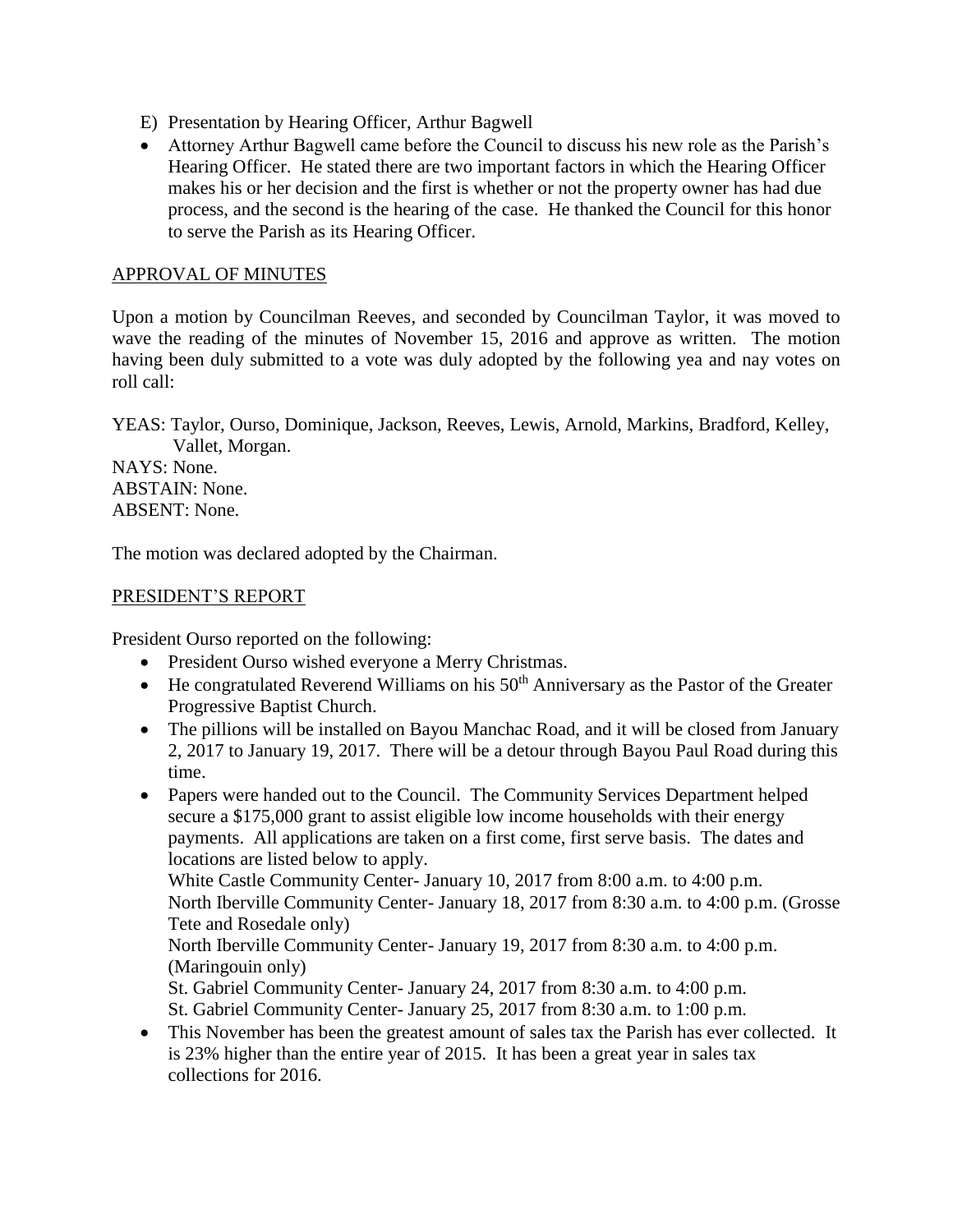- The Parish just received signed permits from the Corps of Engineers office to begin the inspection of Manchac Road and the Alligator Bayou Floodgate structures. They did not provide a timeline of the repairs and they will both be closed until further.
- The City of St. Gabriel has a drainage project going on and a two inch gas line was busted. It was repaired and no one was injured.
- President Ourso asked the Council to request the presence of the six municipality mayors to the next Council meeting to discuss the conflicting municipality ordinances regarding Animal Control. The Parish is requesting a universal ordinance for Animal Control to be adopted by the Council and the municipalities.
- The Parish received a federal grant from the Highway Commission. The railroad crossings in Doreseyville and one in North Plaquemine are some of the worst crossings in the country. The grant will repair these crossings.
- The Parish's Employee Christmas Luncheon will be Thursday, December 22, 2016 at 11:00 a.m. at the Council on Aging.

Councilman Morgan thanked President Ourso and the Parish staff for their efforts in East Iberville.

Councilman Reeves asked about the status of Highway 77 in Councilman Bradford's district. President Ourso stated he has not had any updates. Councilman Bradford said he was told the repairs would be complete sometime in January or February of next year.

Councilman Arnold asked for an update on the HVAC repairs in the Courthouse. President Ourso explained they are currently working on the third floor and they are estimated to be back into the Courthouse around the middle of January. The final phase will be the first floor and it will begin in the second week of February. The Clerk of Court's office will be moved first and a wall will be built to allow the Sheriff's Office to remain in the Courthouse during that time.

President Ourso presented a plaque to outgoing member Councilman Reeves. He read the plaque aloud and thanked Councilman Reeves for his 13 years of dedicated service to the Parish of Iberville. A picture was taken for the newspaper.

# CHAMBER OF COMMERCE REPORT

Mr. Hank Grace stated there was nothing to report at this time.

# FINANCIAL REPORT

Mr. Randall Dunn wished everyone a Merry Christmas and a Happy New Year.

# OLD BUSINESS

None.